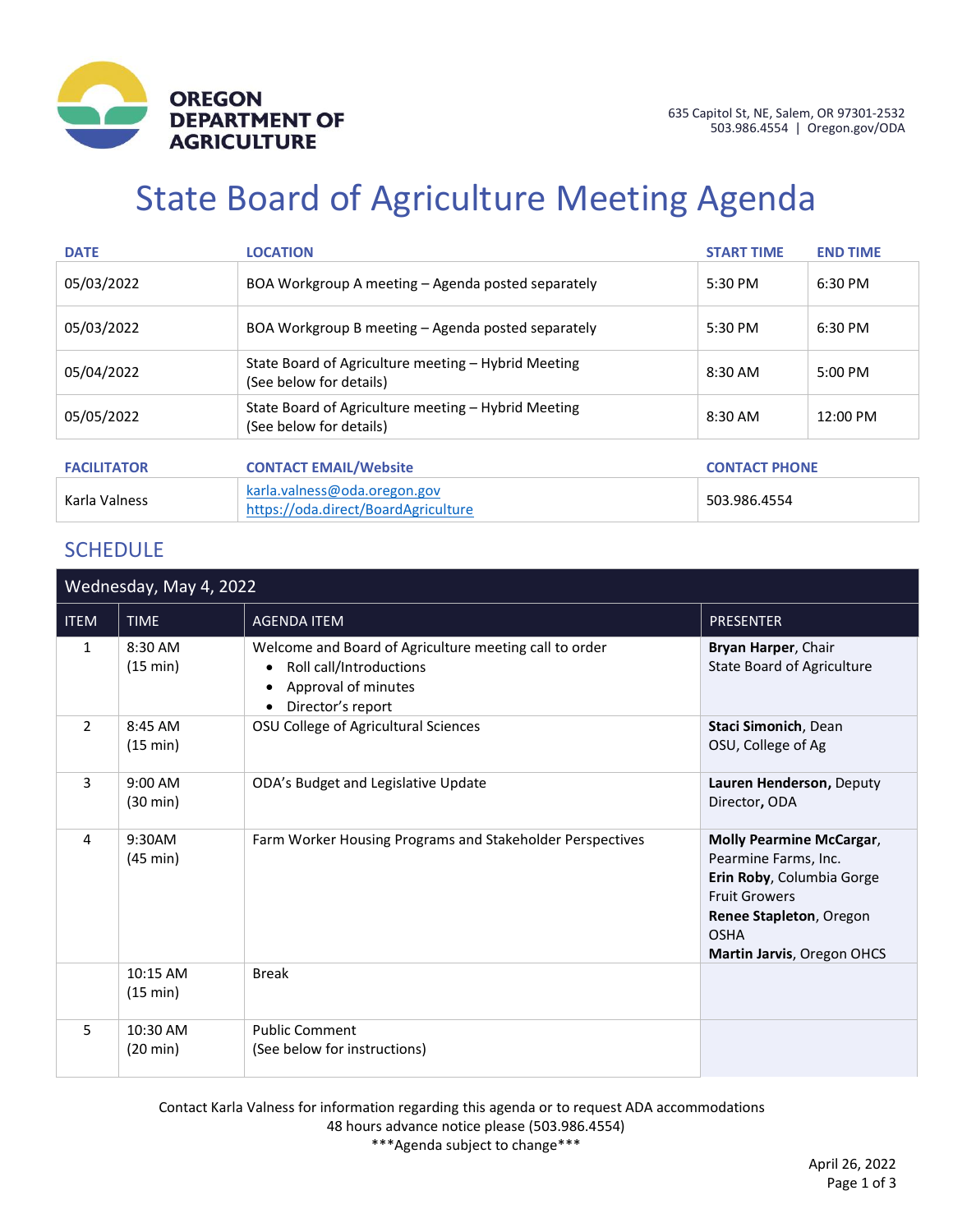| 6 | 10:50 AM<br>$(45 \text{ min})$ | ODA Agricultural Water Quality Management Program and DEQ<br>Memorandum Process Update                                   | <b>Isaak Stapleton, ODA</b><br>Marganne Allen, ODA |
|---|--------------------------------|--------------------------------------------------------------------------------------------------------------------------|----------------------------------------------------|
|   | 11:35-12:30                    | Lunch Break<br>Lunch provided for Board of Ag members                                                                    |                                                    |
|   | 12:30 PM                       | Depart Hotel<br>Tour Middle Willamette Agricultural Water Quality Management<br>Area project                             |                                                    |
|   | 4:30 PM                        | Return to Hotel                                                                                                          |                                                    |
|   | 5:30 PM                        | <b>Board Dinner</b><br>Board members and ODA staff will gather for dinner. No Board<br>business scheduled during dinner. |                                                    |

| Thursday, May 5, 2022 |                                |                                                                                      |                                                   |
|-----------------------|--------------------------------|--------------------------------------------------------------------------------------|---------------------------------------------------|
| <b>ITEM</b>           | <b>TIME</b>                    | <b>AGENDA ITEM</b>                                                                   | <b>PRESENTER</b>                                  |
|                       | 8:30 AM<br>(5 min)             | Welcome and Board of Agriculture meeting call to order<br>Introductions<br>$\bullet$ | Bryan Harper, Chair<br>State Board of Agriculture |
| 7                     | 8:35 AM<br>$(30 \text{ min})$  | ODA Produce Safety Program Overview                                                  | Casey Prentiss, ODA<br>Susanna Pearlstein, ODA    |
| 8                     | $9:05$ AM<br>(25 min)          | Hemp Program Update                                                                  | Lauren Henderson, Deputy<br>Director, ODA         |
| 9                     | 9:30 AM<br>(15 min)            | USDA Climate Smart Commodities Grant Update                                          | Mike Badzmierowski, ODA                           |
| 10                    | $9:45$ AM<br>(15 min)          | <b>Public Comment</b><br>(See below for instructions)                                |                                                   |
|                       | 10:00 AM<br>$(10 \text{ min})$ | <b>Break</b>                                                                         |                                                   |
| 11                    | 10:10 AM<br>$(20 \text{ min})$ | Oregon Disaster Assistance Program (ODAP)<br>Grasshopper Cost-Share Program          | Jonathan Sandau, ODA<br>Alan Hanson, ODA          |
| 12                    | 10:30 AM<br>(20 min)           | Board work session for the 2023 Board of Agriculture Industry Report                 | <b>Board members</b>                              |

| 13 | 10:50 AM           | <b>Board Business</b>          | Bryan Harper, Chair        |
|----|--------------------|--------------------------------|----------------------------|
|    | $(60 \text{ min})$ | • ODA Program Area Reports     | State Board of Agriculture |
|    |                    | OWEB report<br>$\bullet$       |                            |
|    |                    | Resolutions                    |                            |
|    |                    | Newsletter topics<br>$\bullet$ |                            |
|    | 11:50 AM           | Adjourn                        |                            |
|    |                    |                                |                            |

**Next meeting: August 16-18, 2022 Location: Eastern Oregon (TBD) / virtual**

## Public Comment

Contact Karla Valness for information regarding this agenda or to request ADA accommodations 48 hours advance notice please (503.986.4554) \*\*\*Agenda subject to change\*\*\*